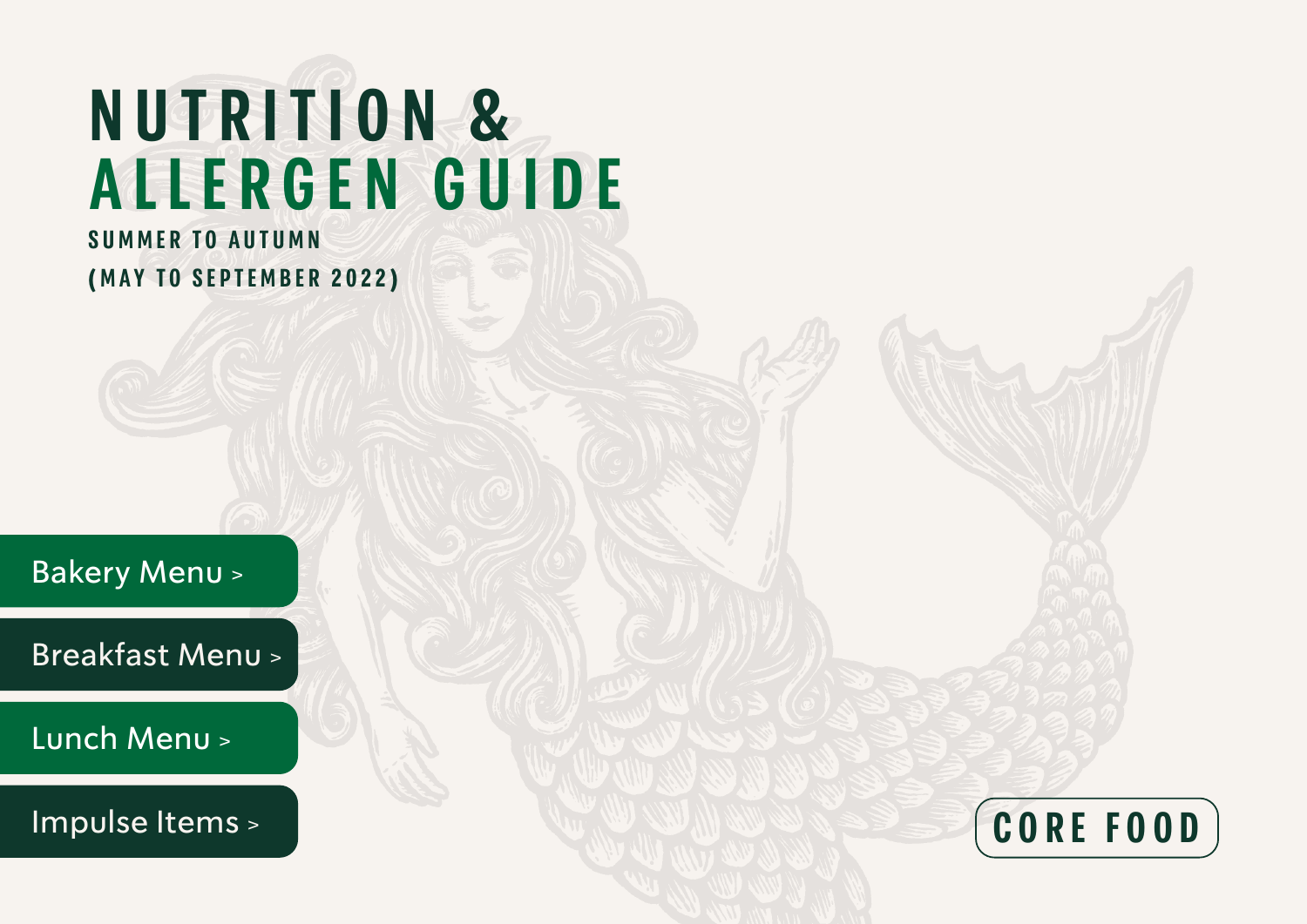This guide will provide nutritional and allergen information for core food. Allergens can be found in **BOLD CAPITALS** within the ingredient declaration. Please ensure you take extra care to identify all the possible allergens present in our food, if you require support please ask one of our trained baristas.

#### **Within this booklet it will provide information on the following 14 allergens:**

**• Cereals Containing Gluten** 

Wheat (Spelt and Kamut), Rye, Barley and Oats

**• Nuts**

(Almond, Hazelnut, Walnut, Cashew, Pecan Nut, Brazil Nut, Pistachio Nut, Macadamia Nut, Queensland Nut)

**• Egg** 

- **• Milk**
- **• Soya**
- **• Fish**
- **• Crustaceans**
- **• Molluscs**
- **• Sesame**
- **• Lupin**
- **• Celery**
- **• Mustard**
- **• Peanuts**
- **• Sulphur Dioxide and Sulphites**

#### **Cross Contamination**

Due to the nature of how our partners handle our bakery and heated food items equipment and utensils there is a risk of cross-contamination of other allergens. Whilst our partners try to keep things separate there is no guarantee any item is allergen free. Please remember to check this information regularly as we're always working on our recipes. For more allergen information please ask your barista.

**This information is updated regularly to reflect our procedures instore. Please check www.starbucks.co.uk for the most up to date information.**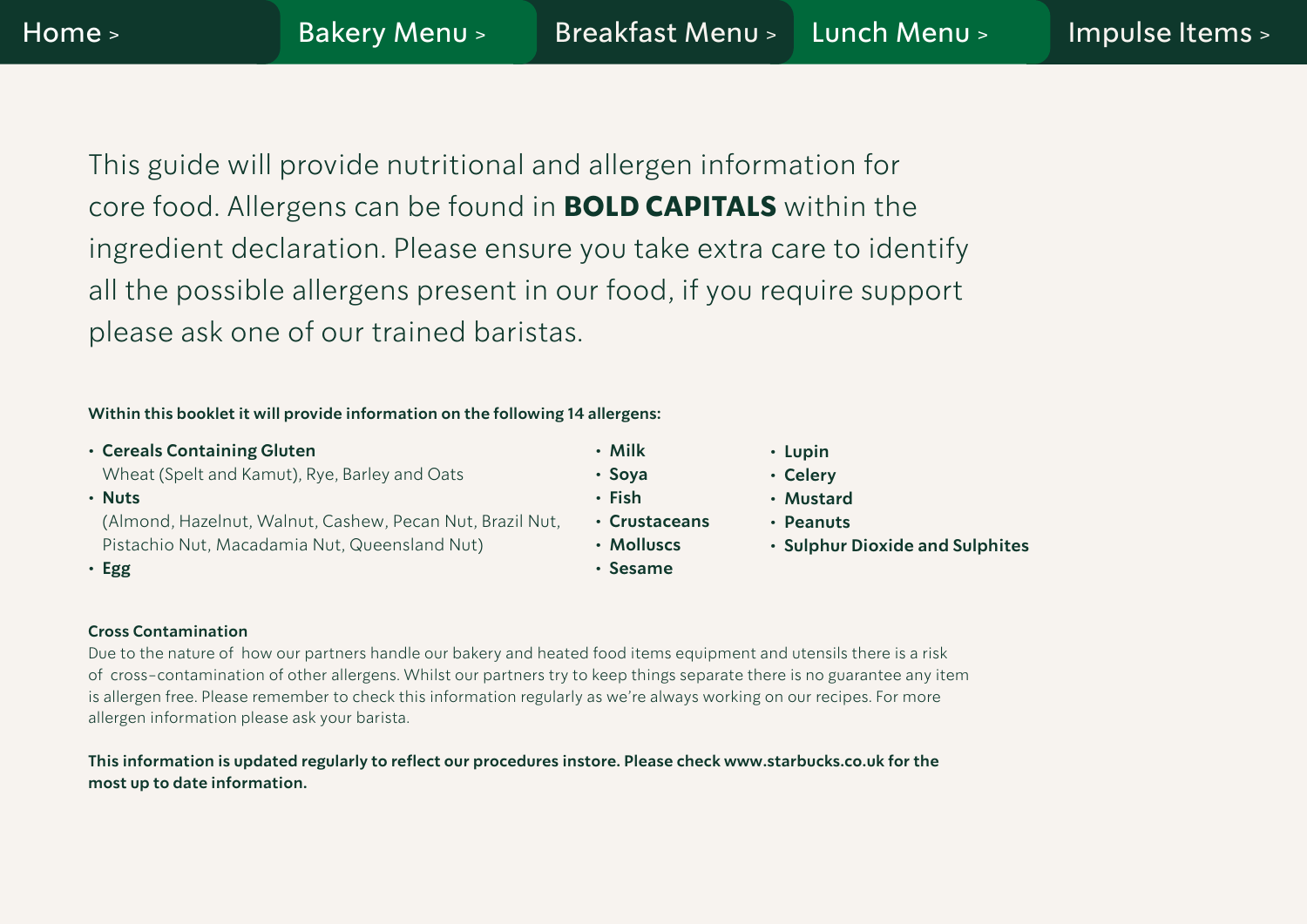# <span id="page-2-0"></span>**Bakery Menu**

| Product                                         | Suitable for<br>Vegetarian | Suitable for<br>Vegan | Ingredients                                                                                                                                                                                                                                                                                                                                                                                                                                                                                                                                                                                                                                                                                                                                                                                                                                                                                                                                                                | Energy (kJ) | Energy (kcal) | Fat (g) | $\widehat{\mathbf{g}}$<br>saturated<br>Of which | Carbohydrates<br>මු | which<br>sugars<br>៲៵ | Fibre(g) | Protein (g) | Salt (g) |
|-------------------------------------------------|----------------------------|-----------------------|----------------------------------------------------------------------------------------------------------------------------------------------------------------------------------------------------------------------------------------------------------------------------------------------------------------------------------------------------------------------------------------------------------------------------------------------------------------------------------------------------------------------------------------------------------------------------------------------------------------------------------------------------------------------------------------------------------------------------------------------------------------------------------------------------------------------------------------------------------------------------------------------------------------------------------------------------------------------------|-------------|---------------|---------|-------------------------------------------------|---------------------|-----------------------|----------|-------------|----------|
|                                                 |                            |                       | <b>Croissants and Morning Pastries</b>                                                                                                                                                                                                                                                                                                                                                                                                                                                                                                                                                                                                                                                                                                                                                                                                                                                                                                                                     |             |               |         |                                                 |                     |                       |          |             |          |
| <b>Almond Croissant</b>                         | Y                          |                       | WHEAT flour, butter (17%) (MILK), water, ALMOND paste (11%) [sugar, ALMOND, glucose syrup, humectant: glycerol, ALMOND, stabiliser:<br>sorbitol, natural ALMOND flavouring], slivered ALMONDS (6%), sugar, yeast, icing sugar [dextrose, maize flour, palm oil], EGG, WHEAT gluten,<br>salt, modified maize starch, emulsifier: rapeseed lecithin, acidity regulator: ascorbic acid.                                                                                                                                                                                                                                                                                                                                                                                                                                                                                                                                                                                       | 1425        | 341           | 19      | 11                                              | 35                  | 10                    | 1.9      | 6.6         | 0.62     |
| <b>Banana Bread</b>                             | Y                          |                       | Wheat flour [WHEAT flour, calcium carbonate, iron, niacin, thiamin], sugar, banana pulp [banana, antioxidant: ascorbic acid], sugar,<br>pasteurised free range EGG, rapeseed oil, banana, PECANS, WALNUTS, light soft brown sugar, sweetened dried banana coins [banana,<br>coconut oil, sugar, natural banana flavouring], baking powder [raising agents: disodium diphosphate, potassium hydrogen carbonate], raising<br>agent: sodium bicarbonate, salt, preservative: potassium sorbate                                                                                                                                                                                                                                                                                                                                                                                                                                                                                | 1564        | 374           | 20      | 2.3                                             | 42                  | 19                    | 1.9      | 5.6         | 0.53     |
| <b>Chocolate Twist</b>                          | Y                          |                       | Water, WHEAT flour, sugar, chocolate (13%) [sugar, cocoa mass, cocoa butter, fat reduced cocoa powder, emulsifier: SOYA lecithin, natural<br>vanilla flavouring], butter (8.4%) (MILK), modified starch, yeast, sugar, free range EGG, whey powder (MILK), skimmed MILK powder, salt,<br>WHEAT gluten, stabilisers: calcium acetate, tetrapotassium diphosphate, disodium phosphate; carrot extract, flour treatment agent: ascorbic<br>acid, natural flavouring, paprika extract, turmeric extract.                                                                                                                                                                                                                                                                                                                                                                                                                                                                       | 1147        | 274           | 12      | 7.3                                             | 36                  | 16                    | 2.2      | 4.3         | 0.55     |
| <b>Cinnamon Swirl</b>                           | Y                          |                       | Fortified wheat flour [WHEAT flour, calcium carbonate, iron, niacin, thiamin], water, sugar, free range pasteurised EGG, sultanas (5%), palm<br>stearin, rapeseed oil, yeast, ground cinnamon, dextrose, invert sugar, emulsifiers: mono and diglycerides of fatty acids, mono and diacetyl<br>tartaric acid esters of mono and diglycerides of fatty acids, sodium stearoyl lactate, sorbitan monostearate; WHEAT starch, skimmed MILK<br>powder, salt, orange zest, raising agents: monocalcium phosphate, disodium phosphate, sodium bicarbonate; natural flavouring, colour:<br>carotenes; flour treatment agent: ascorbic acid; glucose syrup, whey protein concentrate (MILK), creme fraiche powder (MILK), acidity<br>regulators: citric acid, acetic acid, potassium hydroxide; stabilisers: agar, locust bean gum, xanthan gum; sunflower oil, WHEAT flour, skimmed<br>MILK powder, orange concentrate, natural flavouring, butter (MILK), gelling agent: pectin. | 2016        | 479           | 13      | 3.9                                             | 78                  | 28                    | 2.8      | 11.0        | 0.70     |
| Pain au Chocolat                                | Y                          | N                     | WHEAT flour, butter (21%) (MILK), water, chocolate (10%) [sugar, cocoa mass, cocoa butter, emulsifier: SOYA lecithin, natural vanilla<br>flavouring], sugar, yeast, MILK powder, WHEAT gluten, EGG wash [EGG], salt, emulsifier: rapeseed lecithin, flour treatment agent: ascorbic<br>acid.                                                                                                                                                                                                                                                                                                                                                                                                                                                                                                                                                                                                                                                                               | 1311        | 314           | 17      | 11                                              | 33                  | 9.8                   | 2.0      | 6.2         | 0.37     |
| <b>Pain Au Chocolat</b><br>(at selected stores) |                            |                       | WHEAT flour, butter (21%) (MILK), water, chocolate (11%) (sugar, cocoa mass, cocoa butter, emulsifier (E322 (SOYA)), sugar, yeast, wheat<br>gluten, EGGS, salt, flour treatment agent (E300), enzyme.                                                                                                                                                                                                                                                                                                                                                                                                                                                                                                                                                                                                                                                                                                                                                                      | 1225        | 293           | 17      | 10                                              | 29                  | 8.2                   | 2.1      | 5.8         | 0.5      |
| <b>Butter Croissant</b>                         | Y                          |                       | WHEAT flour, butter (23%) (MILK), water, sugar, yeast, MILK powder, WHEAT gluten, EGG wash [EGG], salt, emulsifier: rapeseed lecithin, flour<br>treatment agent: ascorbic acid.                                                                                                                                                                                                                                                                                                                                                                                                                                                                                                                                                                                                                                                                                                                                                                                            | 1083        | 259           | 14      | 9                                               | 27                  | 5.4                   | 1.4      | 5.6         | 0.36     |
| <b>Butter Croissant</b><br>(at selected stores) | Y                          |                       | WHEAT flour, butter (24%) (MILK), water, sugar, yeast, WHEAT gluten, salt, EGGS, flour treatment agent (E300), enzyme                                                                                                                                                                                                                                                                                                                                                                                                                                                                                                                                                                                                                                                                                                                                                                                                                                                      | 1186        | 284           | 16.4    | 10.6                                            | 27.5                | 4.7                   | 1.5      | 5.8         | 0.7      |
| <b>Luxury Fruit Toast</b>                       | Y                          |                       | Fortified wheat flour [WHEAT flour, calcium carbonate, iron, niacin, thiamin], raisins (22%) [raisins, sunflower oil], water, dried cranberries<br>(5%) [cranberries, sugar, sunflower oil], palm oil, free range pasteurised EGG, sugar, yeast, rapeseed oil, dextrose, invert sugar syrup, salt,<br>lemon zest, emulsifiers: mono and diglycerides of fatty acids, esters of mono- and diglycerides, sodium stearoyl lactate; colour: carotenes,<br>flour treatment agent: ascorbic acid.                                                                                                                                                                                                                                                                                                                                                                                                                                                                                | 1901        | 452           | 10      | 3.8                                             | 80                  | 39                    | 11       | 4.9         | 0.55     |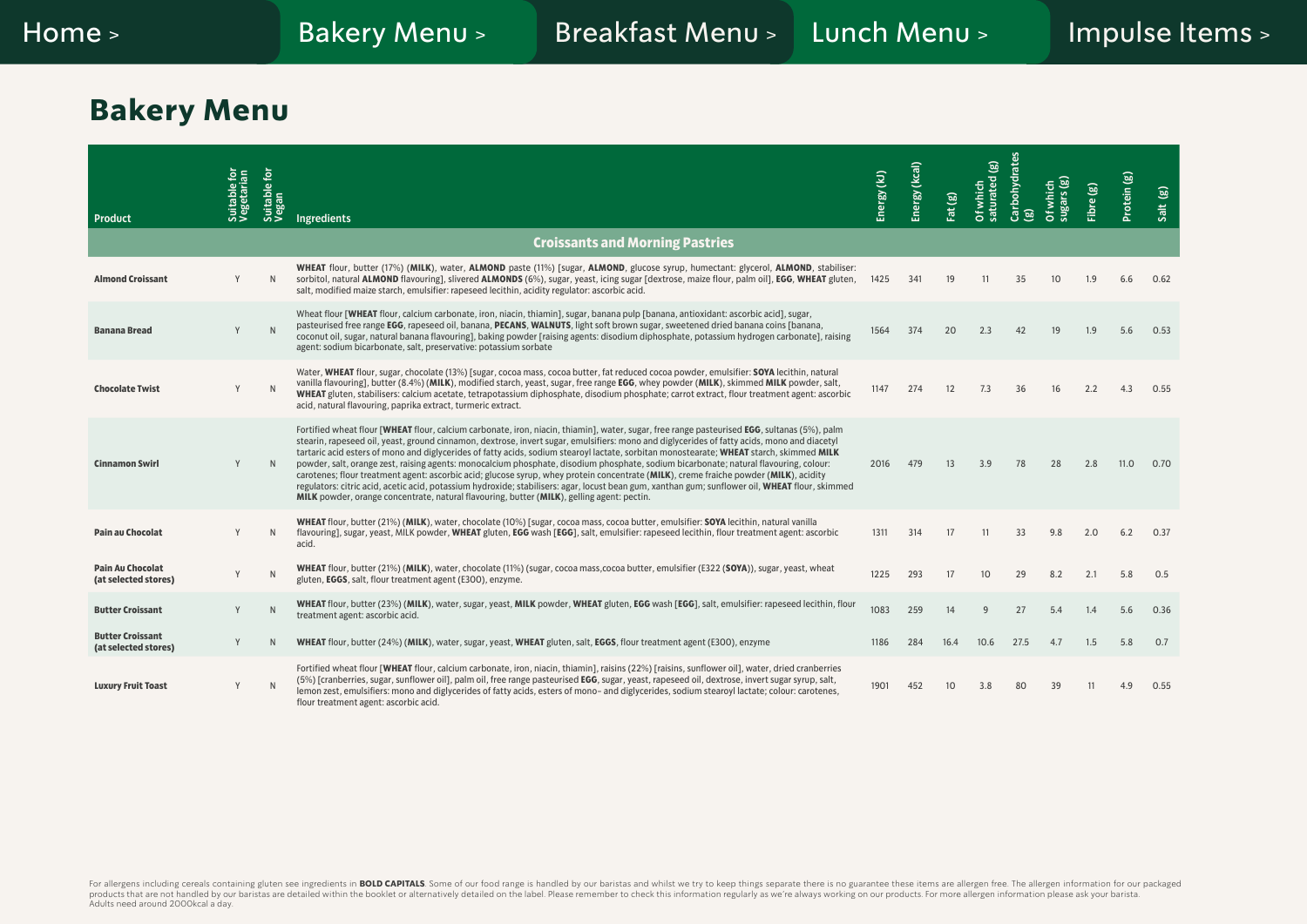## **Bakery Menu**

| Product                                      | Suitable for<br>Vegetarian | Suitable for<br>Vegan | <b>Ingredients</b>                                                                                                                                                                                                                                                                                                                                                                                                                                                                                                                                                                                                                                                                                                                                                                                                                                                                                                                              | Energy (kJ) | Energy (kcal) | Fat (g) | $\widehat{\mathbf{g}}$<br>Of which<br>saturated ( | Carbohydrates<br>$\mathbf{G}$ | Sugars (g)<br><b>Of which</b> | Fibre (g) | Protein (g) | Salt (g) |
|----------------------------------------------|----------------------------|-----------------------|-------------------------------------------------------------------------------------------------------------------------------------------------------------------------------------------------------------------------------------------------------------------------------------------------------------------------------------------------------------------------------------------------------------------------------------------------------------------------------------------------------------------------------------------------------------------------------------------------------------------------------------------------------------------------------------------------------------------------------------------------------------------------------------------------------------------------------------------------------------------------------------------------------------------------------------------------|-------------|---------------|---------|---------------------------------------------------|-------------------------------|-------------------------------|-----------|-------------|----------|
|                                              |                            |                       | <b>Croissants and Morning Pastries (Welcome Break)</b>                                                                                                                                                                                                                                                                                                                                                                                                                                                                                                                                                                                                                                                                                                                                                                                                                                                                                          |             |               |         |                                                   |                               |                               |           |             |          |
| <b>Almond Croissants</b>                     | Y                          |                       | Almond filling (32%) (sugar, ALMOND, water, honey), WHEAT flour, butter (MILK) (16%), flaked ALMONDS, EGG, sugar, icing sugar (dextrose,<br>pea starch, shea butter, flavouring), yeast, WHEAT gluten, salt, flour treatment agent: ascorbic acid.                                                                                                                                                                                                                                                                                                                                                                                                                                                                                                                                                                                                                                                                                              | 1635        | 392           | 22      | 9.7                                               | 40                            | 22                            | 2.6       | 8           | 0.56     |
| <b>Butter Croissant</b>                      | Y                          | N                     | WHEAT flour, butter (28%) (MILK), water, sugar, yeast, EGGS, WHEAT gluten, salt, emulsifier: E 471, flour treatment agent E 300.                                                                                                                                                                                                                                                                                                                                                                                                                                                                                                                                                                                                                                                                                                                                                                                                                | 870         | 209           | 12      | 8                                                 | 20                            | $\overline{3}$                | 1.3       | 4.4         | 0.56     |
| Pain au Chocolat                             | Y                          |                       | WHEAT flour, butter (22%) (MILK), water, chocolate (11%) [sugar, cocoa mass, cocoa butter, emulsifier: soya lecithin], sugar, yeast, EGG,<br>wheat gluten, salt, emulsifier: E 471, flour treatment agent: E 300.                                                                                                                                                                                                                                                                                                                                                                                                                                                                                                                                                                                                                                                                                                                               | 1165        | 279           | 16      | 10                                                | 28                            | 7.7                           | 2.1       | 5.8         | 0.7      |
| <b>Pain aux Raisins</b>                      | Y                          |                       | Creme patissiere (31.6%) (whole MILK, sugar, EGGS, water, modified starches, whey powder (MILK), whole MILK powder, maltodextrin,<br>natural flavourings, carrot concentrate, thickener (E415)), WHEAT flour, fine butter (15.3%) (MILK), sultanas (10.8%), water, cane sugar (3,6%),<br>yeast, WHEAT gluten, EGGS, salt, whole MILK powder, sugar, wheat sourdough (water, fermented WHEAT flour), colour (carotenes from<br>natural origin), flour treatment agent (E300)                                                                                                                                                                                                                                                                                                                                                                                                                                                                     | 1477        | 352           | 16      | 10                                                | 45                            | 21                            | 1.8       | 6.5         | 0.73     |
|                                              |                            |                       | <b>Cakes</b>                                                                                                                                                                                                                                                                                                                                                                                                                                                                                                                                                                                                                                                                                                                                                                                                                                                                                                                                    |             |               |         |                                                   |                               |                               |           |             |          |
| <b>Lemon Loaf Cake</b>                       | Y                          |                       | Sugar, pasteurised free range EGG, wheat flour [WHEAT flour, calcium carbonate, iron, niacin, thiamin], vegetable margarine [vegetable oils<br>(palm, rapeseed), salt, emulsifier: polyglycerol esters of fatty acids, natural flavouring, colours: annatto bixin, curcumin], salted butter [butter]<br>(MILK), salt], ALMONDS, lemon juice (4%), lemon zest (2%), cream (MILK), lemon curd (2%) [sugar, free range EGG, salted butter (butter<br>(MILK), salt), concentrated lemon juice, lemon oil, gelling agent: agar], icing sugar, emulsifiers: native starch, mono and di glycerides of fatty<br>acids, polyglycerol esters of fatty acids; natural lemon flavouring, baking powder [raising agents: disodium diphosphate, potassium hydrogen<br>carbonate], caramelised lemon zest (0.5%) [sugar, lemon zest], preservative: potassium sorbate, invert sugar syrup, acidity regulator: citric<br>acid, thickeners: cellulose, guar gum. | 1660        | 397           | 23      | 11                                                | 41                            | 18                            | 1.4       | 5.9         | 0.54     |
|                                              |                            |                       | <b>Cookies</b>                                                                                                                                                                                                                                                                                                                                                                                                                                                                                                                                                                                                                                                                                                                                                                                                                                                                                                                                  |             |               |         |                                                   |                               |                               |           |             |          |
| <b>Chocolate Chunk Cookie</b>                | Y                          | N                     | Fortified wheat flour [WHEAT flour, calcium carbonate, iron, niacin, thiamin], dark chocolate (24%) [cocoa mass, sugar, cocoa butter,<br>emulsifier: SOYA lecithin, natural vanilla flavouring], sugar, butter (MILK), free range pasteurised EGG, raising agents: monocalcium phosphate,<br>potassium hydrogen carbonate; WHEAT fibre, lactose powder (MILK), glucose fructose syrup, whey powder (MILK), flavouring, invert sugar,<br>salt, rapeseed oil.                                                                                                                                                                                                                                                                                                                                                                                                                                                                                     | 1509        | 361           | 18      | 11                                                | 44                            | 25                            | 2.3       | 4.5         | 0.08     |
| <b>Chocolate Chunck</b><br><b>Shortbread</b> | Y                          |                       | Fortified wheat flour [WHEAT flour, calcium, iron, niacin, thiamin], butter (MILK), chocolate chunks [cocoa mass, sugar, emulsifier: SOYA<br>lecithin, flavouring], sugar, pasteurised free range EGG.                                                                                                                                                                                                                                                                                                                                                                                                                                                                                                                                                                                                                                                                                                                                          | 1861        | 445           | 25      | 16                                                | 48                            | 18                            | 1.8       | 6.2         | 0.03     |
|                                              |                            |                       | <b>Muffins</b>                                                                                                                                                                                                                                                                                                                                                                                                                                                                                                                                                                                                                                                                                                                                                                                                                                                                                                                                  |             |               |         |                                                   |                               |                               |           |             |          |
| <b>Blueberry Muffin</b>                      | Y                          |                       | Fortified wheat flour [WHEAT flour, calcium carbonate, iron, niacin, thiamin], sugar, free range pasteurised EGG, rapeseed oil, blueberries<br>(10%), wild blueberry filling (8%) [sugar, blueberry, water, glucose-fructose syrup, modified maize starch, acid: citric acid, gelling agent:<br>pectin, thickener: cellulose, preservative: potassium sorbate, natural blueberry flavouring], humectant: vegetable glycerine, WHEAT starch,<br>WHEAT flour, palm oil, raising agents: sodium acid pyrophosphate, monocalcium phosphate, sodium bicarbonate, potassium carbonates;<br>lemon zest, potato starch, emulsifier: mono and diglycerides of fatty acids, WHEAT gluten, rapeseed oil, free range EGG white powder, whey<br>powder (MILK), flavouring, stabiliser: xanthan gum, preservative: potassium sorbate, rapeseed oil.                                                                                                           | 1733        | 414           | 20      | 3.1                                               | 52                            | 23                            | 1.3       | 5.8         | 0.38     |
| <b>Lemon Muffin</b>                          | Y                          |                       | Fortified wheat flour [WHEAT flour, calcium carbonate, iron, niacin, thiamin], sugar, free range pasteurised EGG, rapeseed oil, lemon curd<br>filling (10%) [sugar, free range pasteurised EGG, salted butter (MILK), concentrated lemon juice (contains sodium potassium metabisulphite<br>(SULPHITES), water, lemon oil, gelling agent: agar], humectant: vegetable glycerine, nibbed sugar, WHEAT starch, WHEAT flour, raising agents:<br>sodium acid pyrophosphate, monocalcium phosphate, sodium bicarbonate, potassium carbonates; potato starch, emulsifier: mono and<br>diglycerides of fatty acids, lemon zest, water, WHEAT gluten, free range EGG white powder, whey powder (MILK), lemon pulp, thickeners:<br>xanthan gum, locust bean gum; natural lemon flavouring, colour: lutein extract, preservative: potassium sorbate, gelling agent: agar, acid: citric<br>acid, natural flavouring.                                       | 1795        | 428           | 20      | 3.2                                               | 56                            | 29                            | 0.7       | 5.7         | 0.39     |
|                                              |                            |                       |                                                                                                                                                                                                                                                                                                                                                                                                                                                                                                                                                                                                                                                                                                                                                                                                                                                                                                                                                 |             |               |         |                                                   |                               |                               |           |             |          |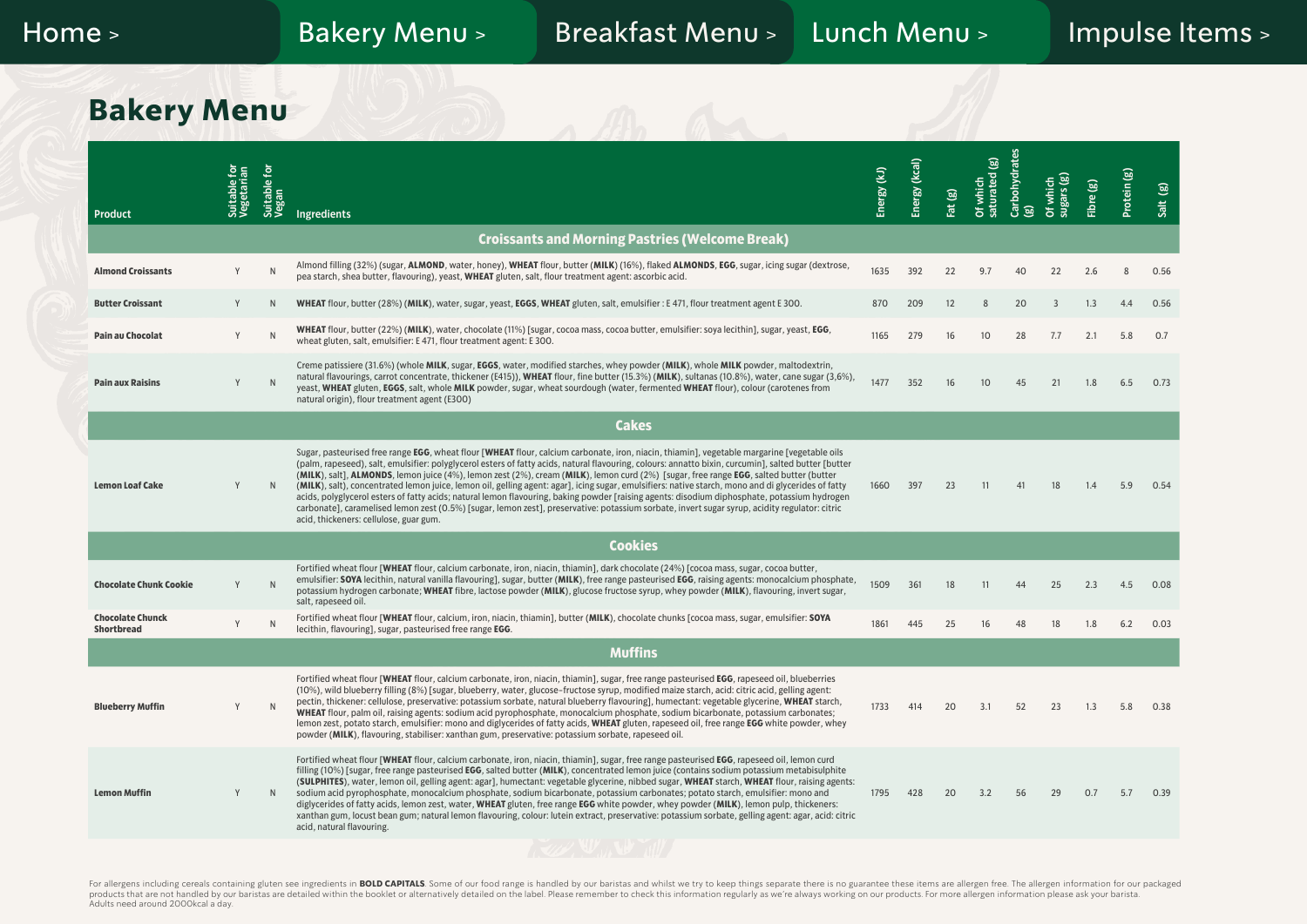## **Bakery Menu**

| Product                                       | Suitable for<br>Vegetarian | Suitable for<br>Vegan | Ingredients                                                                                                                                                                                                                                                                                                                                                                                                                                                                                                                                                                                                                                                                                                                                                                                                                                                                                                                                                                                                                                                                                                                             | Energy (kJ) | Energy (kcal) | Fat (g) | Of which<br>saturated (g) | Carbohydrates<br>$\widehat{\mathbf{e}}$ | sugars (g)<br>Of which | Fibre $(g)$ | Protein (g) | Salt (g) |
|-----------------------------------------------|----------------------------|-----------------------|-----------------------------------------------------------------------------------------------------------------------------------------------------------------------------------------------------------------------------------------------------------------------------------------------------------------------------------------------------------------------------------------------------------------------------------------------------------------------------------------------------------------------------------------------------------------------------------------------------------------------------------------------------------------------------------------------------------------------------------------------------------------------------------------------------------------------------------------------------------------------------------------------------------------------------------------------------------------------------------------------------------------------------------------------------------------------------------------------------------------------------------------|-------------|---------------|---------|---------------------------|-----------------------------------------|------------------------|-------------|-------------|----------|
|                                               |                            |                       | <b>Bars &amp; Traybakes</b>                                                                                                                                                                                                                                                                                                                                                                                                                                                                                                                                                                                                                                                                                                                                                                                                                                                                                                                                                                                                                                                                                                             |             |               |         |                           |                                         |                        |             |             |          |
| <b>Chocolate Caramel</b><br><b>Shortbread</b> | Y                          | ${\sf N}$             | Wheat flour [WHEAT flour, calcium carbonate, iron, niacin, thiamin], salted butter [butter (MILK), salt], sweetened condensed milk [MILK,<br>sugar], milk chocolate (15%) [sugar, cocoa butter, whole MILK powder, cocoa mass, emulsifier: SOYA lecithin, vanilla extract], vegetable<br>margarine [vegetable oils (palm, rapeseed), salt, emulsifier: mono and diglycerides of fatty acids, natural colourings: annatto, bixin, curcumin;<br>natural flavouring], partially inverted refiners syrup, white chocolate flavoured compound [sugar, palm oil, whey powder (MILK), wheat flour<br>(WHEAT flour, calcium carbonate, iron, niacin, thiamin), emulsifier: SOYA lecithin, natural flavouring], icing sugar, soft light brown sugar, palm<br>oil, corn flour, whey powder (MILK), cocoa butter, natural vanilla flavouring, emulsifier: mono- and diglycerides of fatty acids.                                                                                                                                                                                                                                                   | 1628        | 390           | 23      | 14                        |                                         | 23                     | 0.9         | 4.3         | 0.45     |
| <b>Cookies &amp; Cream Brownie</b>            | V                          | $\mathsf{N}$          | Sugar, dark chocolate [sugar, cocoa mass, cocoa butter, fat reduced cocoa powder, Emulsifier: SOYA lecithin, vanilla extract], pasteurised free<br>range EGG, white chocolate [sugar, cocoa butter, whole MILK powder, emulsifier: SOYA lecithin, vanilla extract], milk chocolate [sugar, cocoa<br>butter, whole MILK powder, cocoa mass, emulsifier: SOYA lecithin, vanilla extract], salted butter [butter (MILK), salt], ground ALMONDS,<br>mini cookies [WHEAT flour, sugar, palm oil, rapeseed oil, fat reduced cocoa powder, WHEAT starch, glucose fructose syrup, salt, raising agents:<br>potassium hydrogen carbonate, sodium hydrogen carbonate, ammonium hydrogen carbonate; emulsifiers: SOYA lecithin, sunflower lecithin;<br>vanilla flavouring], wheat flour [WHEAT flour, calcium carbonate, iron, niacin, thiamin], full fat cream cheese (MILK), cocoa powder, cocoa<br>mass, natural vanilla flavouring, double cream (MILK), black cocoa powder, baking powder [raising agents: disodium diphosphate, potassium<br>hydrogen carbonate; wheat flour (WHEAT flour, calcium carbonate, iron, niacin, thiamin)], salt. | 1524        | 366           | 23      | 13                        | 33                                      | 26                     | 2.9         | 5.2         | 0.61     |
|                                               |                            |                       |                                                                                                                                                                                                                                                                                                                                                                                                                                                                                                                                                                                                                                                                                                                                                                                                                                                                                                                                                                                                                                                                                                                                         |             |               |         |                           |                                         |                        |             |             |          |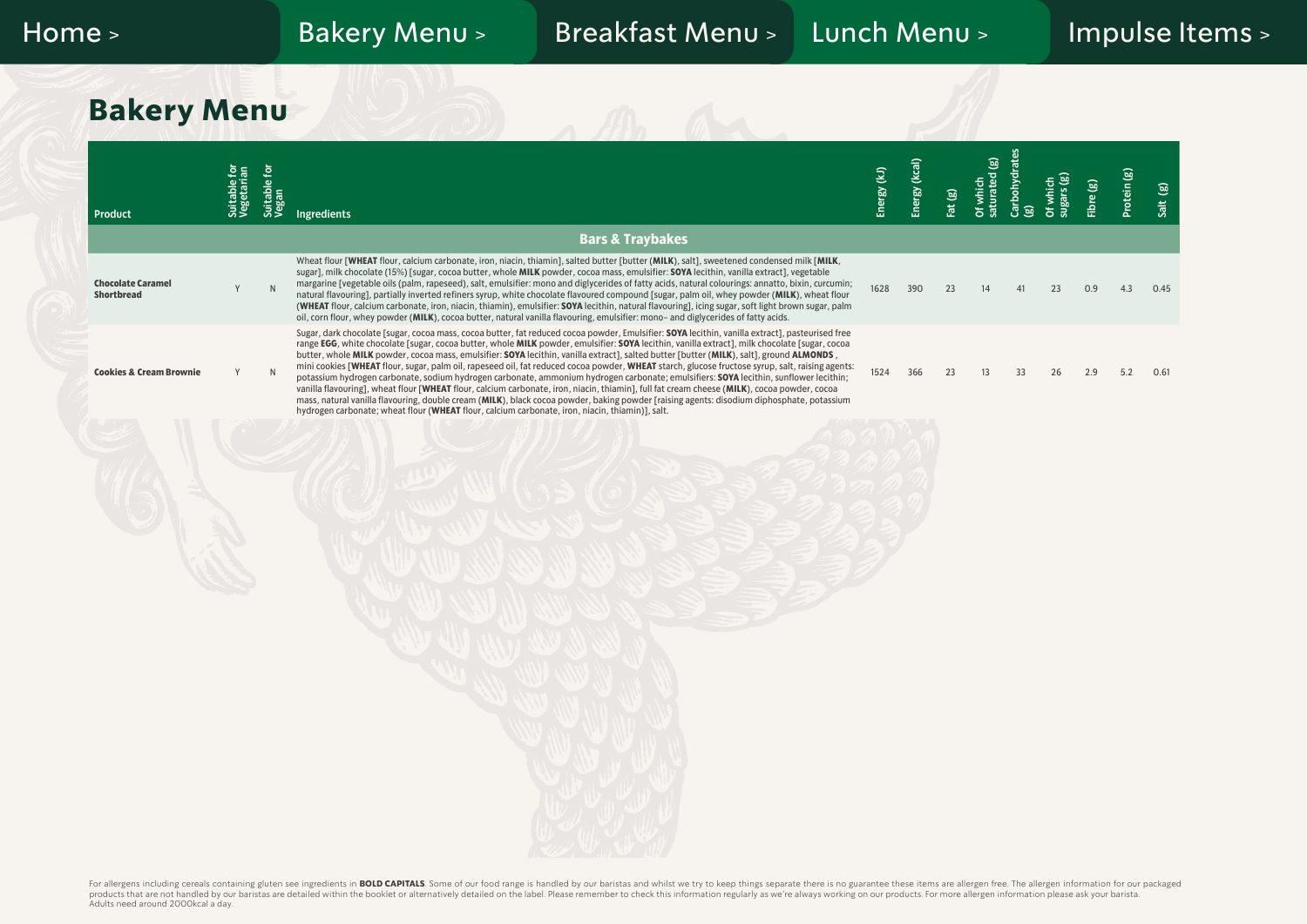# <span id="page-5-0"></span>**Breakfast Menu**

| Product                                        | Suitable for<br>Vegetarian | Suitable for<br>Vegan | <b>Ingredients</b>                                                                                                                                                                                                                                                                                                                                                                                                                                                                                                                                                                                                                                                                                                                                                                                                                                                                                                                                                                                                                                                                                                                                                                                                                                                                                                                                               | Energy (kJ) | Energy (kcal) | Fat(g) | Of which<br>saturated (g) | Carbohydrates<br>මු | Sugars (g)<br>Of which | Fibre (g) | Protein (g) | Salt (g)    |
|------------------------------------------------|----------------------------|-----------------------|------------------------------------------------------------------------------------------------------------------------------------------------------------------------------------------------------------------------------------------------------------------------------------------------------------------------------------------------------------------------------------------------------------------------------------------------------------------------------------------------------------------------------------------------------------------------------------------------------------------------------------------------------------------------------------------------------------------------------------------------------------------------------------------------------------------------------------------------------------------------------------------------------------------------------------------------------------------------------------------------------------------------------------------------------------------------------------------------------------------------------------------------------------------------------------------------------------------------------------------------------------------------------------------------------------------------------------------------------------------|-------------|---------------|--------|---------------------------|---------------------|------------------------|-----------|-------------|-------------|
|                                                |                            |                       | <b>Breakfast Sandwiches &amp; Savoury Muffins</b>                                                                                                                                                                                                                                                                                                                                                                                                                                                                                                                                                                                                                                                                                                                                                                                                                                                                                                                                                                                                                                                                                                                                                                                                                                                                                                                |             |               |        |                           |                     |                        |           |             |             |
| <b>Beyond Meat Breakfast</b><br>Sandwich       |                            |                       | Breakfast roll [wheat flour (WHEAT flour, calcium carbonate, iron, niacin, thiamin), water, RYE flour, yeast, durum WHEAT semolina, malted<br>WHEAT flour, salt, flour treatment agent: ascorbic acid], Beyond Meat @ patty (28%) [water, pea protein, rapeseed oil, refined coconut oil,<br>flavouring, yeast, rice protein, stabiliser: methylcellulose, apple fibre, smoke flavouring, salt, spices, apple extract, pomegranate extract,<br>maize vinegar, concentrated lemon juice, yeast extract, garlic powder, emulsifier: sunflower lecithin, onion powder, carrot powder], coconut<br>oil alternative to cheese (11%) [water, coconut oil, modified starch, potato starch, sea salt, flavouring, olive extract, colour: beta carotene,<br>vitamin B12], tofu (8%) [water, SOYA beans, sea salt, nigari], signature tomato relish [tomatoes, sugar, tomato paste, red wine vinegar,<br>roasted tomatoes (roasted tomatoes, tomato concentrate, sunflower oil, olive oil, salt, oregano, sugar, garlic), rapeseed oil, red chilli purée,<br>cornflour, onion, lemon juice, garlic purée, ginger purée, salt, oregano, black pepper], Sheese @ coconut oil alternative to cheese (3%)<br>[coconut oil, SOYA protein concentrate, salt, acidity regulator: lactic acid, sugar, tricalcium citrate, thickener: carrageenan, flavouring], ground<br>turmeric. | 1784        | 425           | 17     | 9                         | 46                  | 3.1                    | 5.3       | 20          | 2.1         |
| Cheese & Marmite <sup>®</sup> Mini<br>Ciabatta |                            | N                     | Ciabatta roll [wheat flour (WHEAT flour, calcium carbonate, iron, niacin, thiamin), water, yeast, salt, vegetable oils (palm, rapeseed),<br>emulsifier: mono- and diglycerides of fatty acids, sunflower oil], mature Cheddar cheese (32%) (MILK), béchamel sauce [whole MILK, water,<br>single cream (MILK), salted butter (butter (MILK), salt), wheat flour (WHEAT flour, calcium carbonate, iron, niacin, thiamin), cornflour, salt,<br>white pepper, ground bay leaf], Marmite® yeast extract (5%) [yeast extract (contains BARLEY, WHEAT, OATS, RYE), salt, vegetable juice<br>concentrate, vitamins (thiamine, riboflavin, niacin, vitamin b12, folic acid), natural flavouring (contains CELERY)], cornflour.                                                                                                                                                                                                                                                                                                                                                                                                                                                                                                                                                                                                                                            | 1479        | 352           | 12     | 7.2                       | 41                  | $\overline{3}$         | 1.9       | 19          | 1.6         |
| <b>Ham &amp; Cheese Croissant</b>              | $\mathsf{N}$               | N                     | All butter croissant [wheat flour (WHEAT flour, calcium carbonate, iron, niacin, thiamin), unsalted butter (MILK) (13%), water, sugar, yeast, salt,<br>pasteurised free range whole EGG, flour treatment agent (ascorbic acid)], formed hickory smoked ham (28%) [pork, salt, muscovado sugar,<br>stabiliser: triphosphates, antioxidant: sodium ascorbate, preservative: sodium nitrite], medium mature Cheddar cheese (MILK) (14%).                                                                                                                                                                                                                                                                                                                                                                                                                                                                                                                                                                                                                                                                                                                                                                                                                                                                                                                            | 1934        | 463           | 25     | 14                        | 36                  | 5.5                    | 4.1       | 21          | 1.7         |
| <b>Sausage Sandwich</b>                        | N                          | N                     | British pork chipolata sausage (53%) [pork (87%), water, rusk (WHEAT flour (calcium carbonate, iron, niacin, thiamin), salt), dextrose, pea<br>fibre, salt, spices (coriander, ground black pepper, mace, nutmeg, onion powder, white pepper), pork collagen casing, dried sage, yeast],<br>white roll [WHEAT flour (calcium carbonate, iron, niacin, thiamin), water, sugar, vegetable fats (palm, rapeseed), yeast, salt, WHEAT flour,<br>emulsifier: mono- and diglycerides of fatty acids, flour treatment agent: ascorbic acid].                                                                                                                                                                                                                                                                                                                                                                                                                                                                                                                                                                                                                                                                                                                                                                                                                            | 2146        | 513           | 26     | 8.8                       | 50                  | 5.3                    | 2.8       | 19          | 2.27        |
| <b>Smoked Bacon Roll</b>                       | N                          | N                     | White roll [wheat flour (WHEAT flour, calcium carbonate, iron, niacin, thiamin), water, sugar, vegetable oils (palm, rapeseed), yeast, salt,<br>emulsifier: mono- and diglycerides of fatty acids, flour treatment agent: ascorbic acid], hickory smoked back bacon (25%) [pork loin (96%),<br>water, salt, antioxidant: sodium ascorbate, preservatives: potassium nitrate, sodium nitrite], hickory smoked streaky bacon (8%) [pork belly<br>(97%), salt, antioxidant: sodium ascorbate, preservative: sodium nitrite]. May also contain traces of egg, milk and soya.                                                                                                                                                                                                                                                                                                                                                                                                                                                                                                                                                                                                                                                                                                                                                                                         | 1404        | 334           | 11     | 4.0                       | 39                  | 3.4                    | 2.4       | 19          | 1.89        |
|                                                |                            |                       | <b>Porridge, Fruit &amp; Yoghurt</b>                                                                                                                                                                                                                                                                                                                                                                                                                                                                                                                                                                                                                                                                                                                                                                                                                                                                                                                                                                                                                                                                                                                                                                                                                                                                                                                             |             |               |        |                           |                     |                        |           |             |             |
| <b>5 Grain Oatmeal</b>                         | Y                          |                       | Water, soya drink (26%) (water, hulled SOYA beans (9%), apple extract, acidity regulator (monopotassium phosphate, dipotassium<br>phosphate), calcium carbonate, sea salt, stabiliser (gellan gum), vitamins [riboflavin (B2), B12, D2)], gluten free OATS (11%), coconut cream<br>(coconut, water), red rice (1%), linseed (0.7%), quinoa (0.5%), wild rice (0.3%), cinnamon powder                                                                                                                                                                                                                                                                                                                                                                                                                                                                                                                                                                                                                                                                                                                                                                                                                                                                                                                                                                             | 934         | 223           | 10     | 6                         | 24                  | 2.4                    | 3.6       | 7.5         | 0.09        |
| <b>Berry Crunch</b>                            | Y                          | N                     | Greek style yoghurt (45%) (MILK), summer berry compote (23%) [sugar, strawberries, blackberries, water, blueberries, redcurrants,<br>cornflour, lemon juice, natural flavouring, gelling agent: pectins], low fat natural yogurt (18%) (MILK), puffed rice granola and seed blend (11%)<br>[OAT flakes, honey, sunflower seeds, puffed quinoa, pumpkin seeds, agave syrup, puffed rice, sunflower oil, glucose syrup, cane molasses],<br>cornflour.                                                                                                                                                                                                                                                                                                                                                                                                                                                                                                                                                                                                                                                                                                                                                                                                                                                                                                              | 1083        | 258           | 11     | 5.8                       | 31                  | 19                     | 2.7       | 7.5         | 0.14        |
| Banana (per unit = whole)                      | Y                          |                       | Banana                                                                                                                                                                                                                                                                                                                                                                                                                                                                                                                                                                                                                                                                                                                                                                                                                                                                                                                                                                                                                                                                                                                                                                                                                                                                                                                                                           | 448         | 109           | 0.5    | 0.1                       | 28                  | 15                     | 3.2       | 1.3         | 0.00        |
| <b>Classic Oatmeal</b>                         | Y                          | N.                    | Semi-skimmed MILK (63%), water, gluten free OATS (13%), single cream (3%) (MILK), salt.                                                                                                                                                                                                                                                                                                                                                                                                                                                                                                                                                                                                                                                                                                                                                                                                                                                                                                                                                                                                                                                                                                                                                                                                                                                                          | 993         | 234           | 6      | $\overline{3}$            | 36                  | 8.7                    | 1.5       | 10          | 0.18        |
| <b>Fruit &amp; Seed Porridge Topper</b>        |                            |                       | Sultanas (40%) [sultanas, sunflower oil], goji berries (20%), pumpkin seeds (20%), raisins (10%) [raisins, sunflower oil], sunflower seeds<br>$(10\%)$ .                                                                                                                                                                                                                                                                                                                                                                                                                                                                                                                                                                                                                                                                                                                                                                                                                                                                                                                                                                                                                                                                                                                                                                                                         | 502         | 120           | 4.5    | 0.7                       | 15                  | 13                     | 1.8       | 3.9         | 0.08        |
| Mango                                          |                            |                       | Mango                                                                                                                                                                                                                                                                                                                                                                                                                                                                                                                                                                                                                                                                                                                                                                                                                                                                                                                                                                                                                                                                                                                                                                                                                                                                                                                                                            | 356         | 84            | < 0.5  | 0.1                       | 18                  | 17                     | 1.9       |             | 0.00        |
| Watermelon                                     | Y                          | Y                     | Watermelon                                                                                                                                                                                                                                                                                                                                                                                                                                                                                                                                                                                                                                                                                                                                                                                                                                                                                                                                                                                                                                                                                                                                                                                                                                                                                                                                                       | 318         | 75            | 0.7    | 0.2                       | 16                  | 16                     | < 0.5     | 1.1         | $\mathbf 0$ |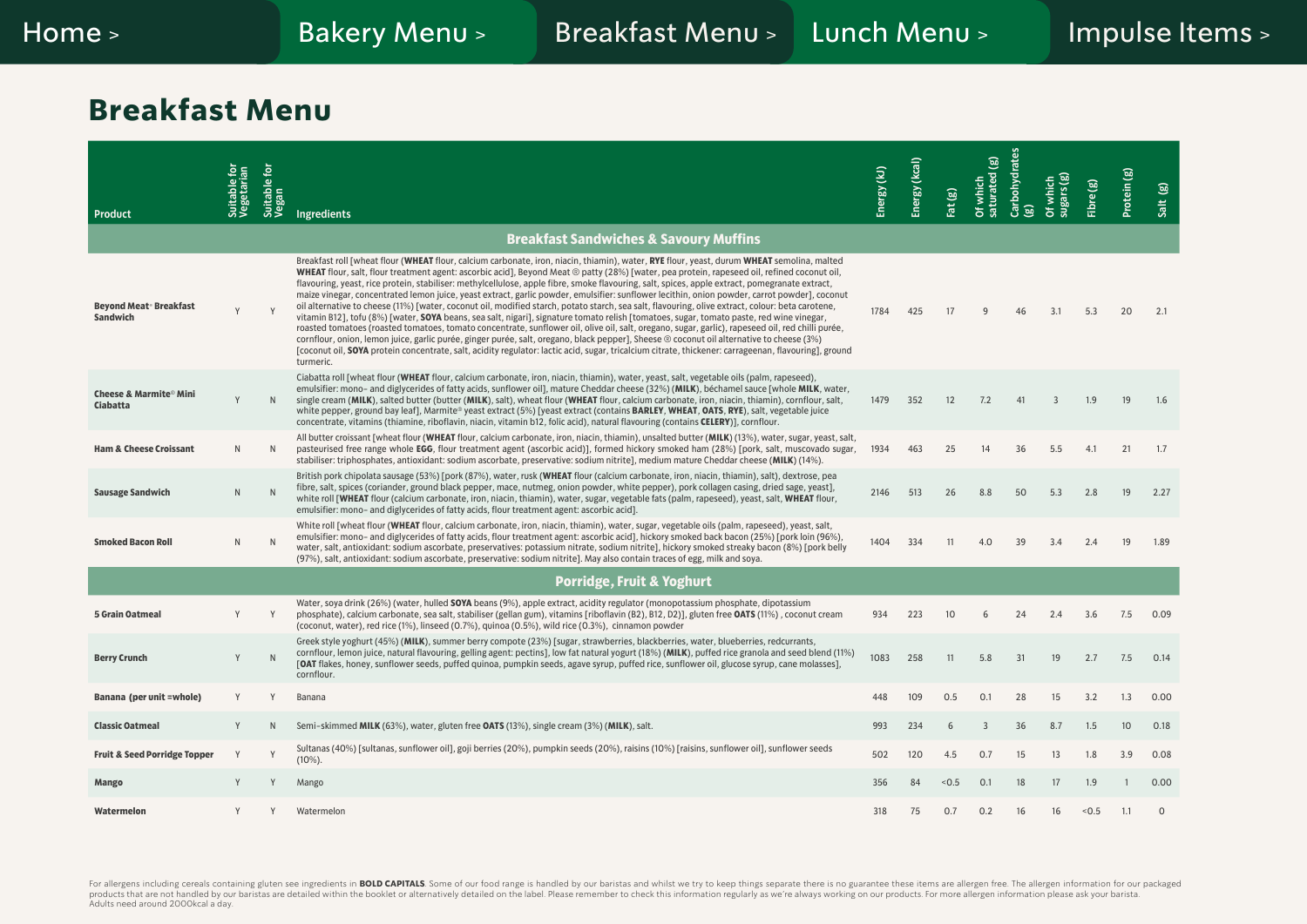## <span id="page-6-0"></span>**Lunch Menu**

|                                                   | Suitable for<br>Vegetarian | Suitable for<br>Vegan |                                                                                                                                                                                                                                                                                                                                                                                                                                                                                                                                                                                                                                                                                                                                                                                                                                                                                                                                                                                                                                                                                               | Energy (kJ) | Energy (kcal) | Fat(g) | Of which<br>saturated (g) | Carbohydrates | Of which<br>sugars (g) | Fibre (g) | Protein (g) | Salt (g) |
|---------------------------------------------------|----------------------------|-----------------------|-----------------------------------------------------------------------------------------------------------------------------------------------------------------------------------------------------------------------------------------------------------------------------------------------------------------------------------------------------------------------------------------------------------------------------------------------------------------------------------------------------------------------------------------------------------------------------------------------------------------------------------------------------------------------------------------------------------------------------------------------------------------------------------------------------------------------------------------------------------------------------------------------------------------------------------------------------------------------------------------------------------------------------------------------------------------------------------------------|-------------|---------------|--------|---------------------------|---------------|------------------------|-----------|-------------|----------|
| <b>Product</b>                                    |                            |                       | Ingredients                                                                                                                                                                                                                                                                                                                                                                                                                                                                                                                                                                                                                                                                                                                                                                                                                                                                                                                                                                                                                                                                                   |             |               |        |                           | මු            |                        |           |             |          |
|                                                   |                            |                       | <b>Hot Sandwiches</b>                                                                                                                                                                                                                                                                                                                                                                                                                                                                                                                                                                                                                                                                                                                                                                                                                                                                                                                                                                                                                                                                         |             |               |        |                           |               |                        |           |             |          |
| <b>Five Cheese Toastie</b>                        | Y                          |                       | White sourdough bloomer [water, wheat flour (WHEAT flour, calcium carbonate, iron, niacin, thiamin), SPELT (WHEAT) flour, RYE flour, WHEAT<br>flour, salt, durum WHEAT flour, durum WHEAT semolina, yeast, antioxidant: ascorbic acid], béchamel sauce [whole MILK, water, single cream<br>(MILK), American style mustard (water, spirit vinegar, MUSTARD flour, ground yellow MUSTARD bran, cornflour, ground turmeric, salt),<br>cornflour, salted butter (butter (MILK), salt), wheat flour (WHEAT flour, calcium carbonate, iron, niacin, thiamin), salt, white pepper, ground<br>bay leaf], mozzarella full fat soft cheese (6%) (MILK), Cheddar cheese (6%) (MILK), Eatlean <sup>na</sup> low fat cheese (4%) (MILK), smoke flavoured<br>cheese (4%) [Cheddar cheese (MILK), smoke flavouring, paprika powder], Emmental cheese (3%) (MILK), cornflour, potato starch.                                                                                                                                                                                                                  | 1621        | 386           | 13     |                           | 49            | 3.5                    | 2.3       | 17          | 1.7      |
| <b>Gluten Free Ham &amp; Cheese</b><br>Panini     | N                          |                       | Gluten free ciabatta roll [water, thickeners: cellulose, hydroxypropyl methyl cellulose, sodium carboxymethylcellulose, xanthan gum, rice flour,<br>tapioca starch, maize starch, psyllium husk powder, potato starch, wholegrain maize flour, free range EGG white powder, golden syrup, yeast,<br>rapeseed oil, rice starch, preservatives: sodium propionate, sorbic acid, iodised salt, rice bran, acidity regulator: sodium carbonate], smoked<br>formed ham (16%) [pork, salt, dextrose, stabiliser: pentapotassium triphosphate, antioxidant: sodium ascorbate, preservative: sodium<br>nitrite], gluten free cheese sauce [water, mature Cheddar cheese (MILK), cornflour, double cream (MILK), skimmed MILK powder, whey<br>butter (MILK), rapeseed oil, onion purée, salt, emulsifier: disodium phosphate, Dijon mustard (water, MUSTARD seeds, spirit vinegar, salt),<br>MUSTARD powder, white pepper, nutmeg], mature Cheddar cheese (7%) (MILK), American style mustard [water, spirit vinegar, MUSTARD<br>flour, yellow <b>MUSTARD</b> bran, cornflour, ground turmeric, salt]. | 1464        | 349           | 9.9    | 4.7                       | 41            | 1.1                    | 14        | 17          | 2.5      |
| <b>Hickory Ham &amp; Cheese</b><br><b>Toastie</b> | N                          | N                     | White sourdough bloomer [wheat flour (WHEAT flour, calcium carbonate, iron, niacin, thiamin), SPELT (WHEAT) flour, water, RYE flour, durum<br>WHEAT semolina, salt, durum WHEAT flour, yeast, antioxidant: ascorbic acid], béchamel sauce [whole MILK, single cream (MILK), cornflour,<br>wheat flour (WHEAT flour, calcium carbonate, iron, niacin, thiamin), butter (MILK), salt, white pepper, ground bay leaf], hickory smoked<br>formed ham (15%) [pork, salt, light muscovado sugar, stabiliser: triphosphates, antioxidant: sodium ascorbate, preservative: sodium nitrite],<br>mozzarella cheese (5%) (MILK), Cheddar cheese (5%) (MILK), low fat cheese (3%) (MILK), smoke flavoured Cheddar cheese (3%) [Cheddar<br>cheese (MILK), smoke flavouring, paprika powder], Emmental cheese (2%) (MILK), American style mustard [spirit vinegar, MUSTARD flour,<br><b>MUSTARD</b> bran, cornflour, ground turmeric, salt], cornflour, potato starch.                                                                                                                                      | 1762        | 419           | 13     | 7.7                       | 46            |                        | 2.9       | 28          | 2.2      |
| <b>Tomato &amp; Mozzarella Panini</b>             | Y                          |                       | Ciabatta roll [wheat flour (WHEAT flour, calcium carbonate, iron, niacin, thiamin), water, salt, yeast, olive oil, sunflower oil], full fat mozzarella<br>cheese (21%) (MILK), tomato, semi-dried tomato [tomato, sunflower oil, salt, garlic, oregano], red pesto [sunflower oil, sundried tomato<br>purée (water, sundried tomatoes, sunflower oil, white wine vinegar, salt), medium fat hard cheese (MILK), tomato paste, basil, lemon juice,<br>sea salt], basil.                                                                                                                                                                                                                                                                                                                                                                                                                                                                                                                                                                                                                        | 1857        | 442           | 14     | 6.3                       | 56            | 8.1                    | 3.8       | 21          | 2.3      |
| <b>Tuna Melt Panini</b>                           | N                          |                       | Ciabatta roll [wheat flour (WHEAT flour, calcium carbonate, iron, niacin, thiamin), water, salt, yeast, olive oil, sunflower oil], tuna (20%) [tuna<br>(FISH), water, salt], mature Cheddar cheese (MILK), reduced fat mayonnaise [water, rapeseed oil, spirit vinegar, cornflour, free range salted<br>egg yolk (free range EGG yolk, salt), sugar, citrus fibre, salt, stabiliser: pectin, concentrated lemon juice], sweetcorn [sweetcorn, water, salt,<br>preservative: citric acid], béchamel sauce [whole MILK, water, single cream (MILK), salted butter (butter (MILK), salt), wheat flour (WHEAT<br>flour, calcium carbonate, iron, niacin, thiamin), cornflour, salt, white pepper, ground bay leaf], full fat mozzarella cheese (MILK), spring<br>onions, chives, ground black pepper.                                                                                                                                                                                                                                                                                             | 1898        | 450           | 12     | 5.4                       | 56            | 5.2                    | 3.2       | 28          | 2.4      |
|                                                   |                            |                       | <b>Cold Sandwiches</b>                                                                                                                                                                                                                                                                                                                                                                                                                                                                                                                                                                                                                                                                                                                                                                                                                                                                                                                                                                                                                                                                        |             |               |        |                           |               |                        |           |             |          |
| <b>Free Range Egg &amp; Mayo</b><br>Sandwich      | Y                          |                       | Seeded farmhouse bread [wheat flour (WHEAT flour, calcium carbonate, iron, niacin, thiamin), water, linseed, sunflower seeds, millet seeds,<br>yeast, BARLEY malt flour, salt, WHEAT gluten, poppy seeds, spirit vinegar, pumpkin seeds, preseservative: calcium propionate, emulsifier:<br>mono- and diacetyl tartaric esters of mono- and diglycerides of fatty acids, sugar, rapeseed oil, flour treatment agent: ascorbic acid], free-<br>range hard boiled EGG (36%), mayonnaise [water, rapeseed oil, EGG yolk, cornflour, white wine vinegar, salt, MUSTARD flour], salad cress,<br>Dijon mustard [water, brown <b>MUSTARD</b> seeds, spirit vinegar, salt], salt, black pepper.                                                                                                                                                                                                                                                                                                                                                                                                       | 2088        | 499           | 26     | 4.1                       | 45            | 2.8                    | 4.7       | 19          | 1.8      |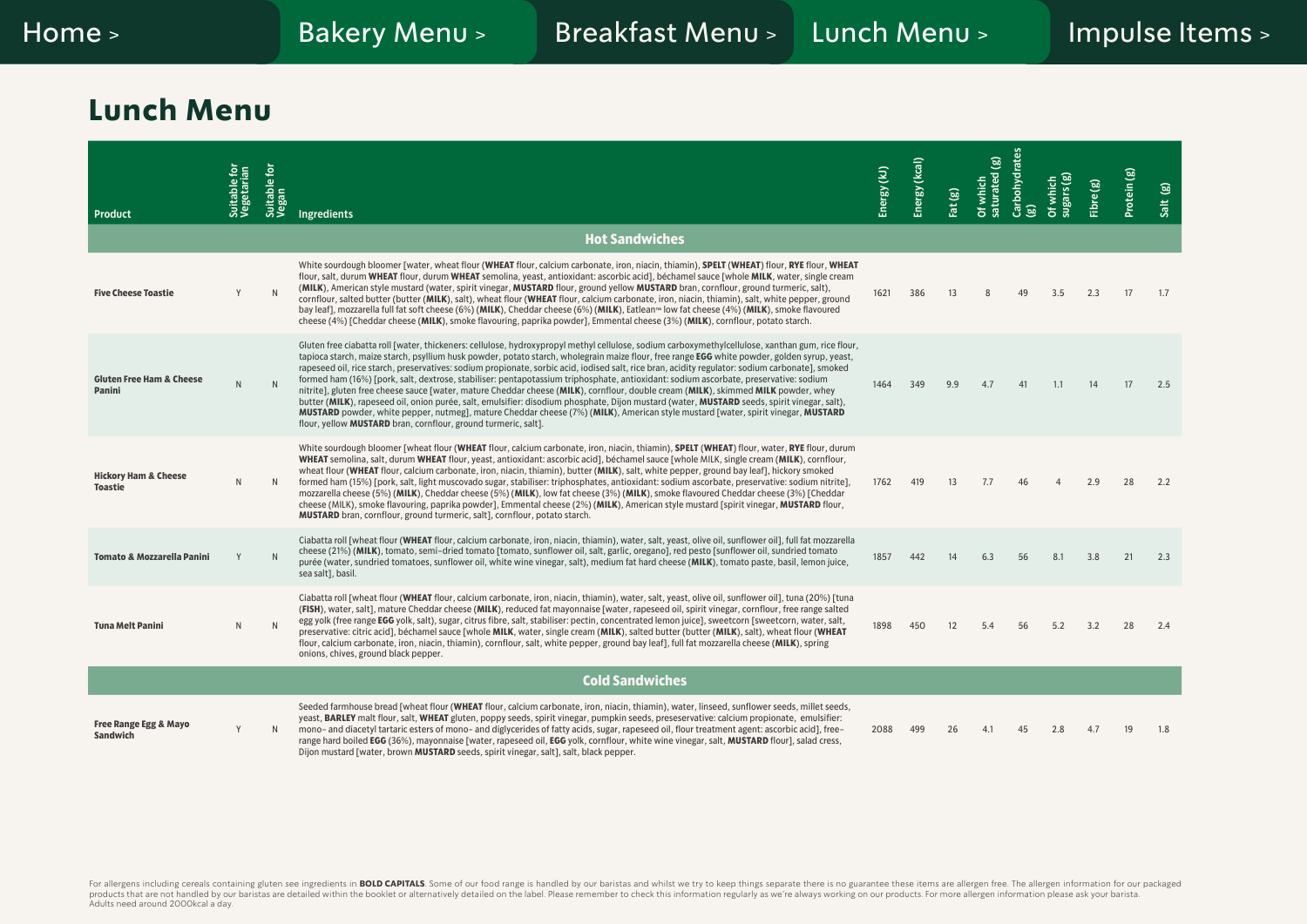#### <span id="page-7-0"></span>**Impulse**

| Product                                                     | Suitable for<br>Vegetarian | 흐<br>Suitable f<br>Vegan | <b>Ingredients</b>                                                                                                                                                                                                                                                                                                                                                                                                                                                                                                                                                                                                                                                                                                                                                                                                                                                                                                                   | Energy (kJ) | Energy (kcal) | Fat(g) | Of which<br>saturated (g) | Carbohydrates<br>මු | Of which<br>sugars (g) | Fibre (g) | Protein (g) | මූ<br>Salt |
|-------------------------------------------------------------|----------------------------|--------------------------|--------------------------------------------------------------------------------------------------------------------------------------------------------------------------------------------------------------------------------------------------------------------------------------------------------------------------------------------------------------------------------------------------------------------------------------------------------------------------------------------------------------------------------------------------------------------------------------------------------------------------------------------------------------------------------------------------------------------------------------------------------------------------------------------------------------------------------------------------------------------------------------------------------------------------------------|-------------|---------------|--------|---------------------------|---------------------|------------------------|-----------|-------------|------------|
| <b>Almond Biscotti</b>                                      | Y                          | N                        | WHEAT flour, sugar, ALMONDS (21%) free range EGGS, free range EGG yolk, butter (MILK), MILK, honey, raising agent: ammonium hydrogen<br>carbonate, salt, natural flavours                                                                                                                                                                                                                                                                                                                                                                                                                                                                                                                                                                                                                                                                                                                                                            | 823         | 196           | 6.3    | $\overline{2}$            | 29                  | 16                     | 1.5       | 5           | 0.09       |
| Almonds, Cashews,<br><b>Cranberries &amp; Raisins</b>       |                            |                          | CASHEW NUTS (25%), ALMONDS (25%), raisins 25% [raisins, SULPHUR DIOXIDE, sunflower oil] juice infused cranberries (25%) [pineapple<br>sugar, dried cranberries, pineapple juice concentrate, sunflower oil].                                                                                                                                                                                                                                                                                                                                                                                                                                                                                                                                                                                                                                                                                                                         | 975         | 233           | 12     | 1.5                       | 25                  | 17                     | 3         | 5.4         | 0.01       |
| <b>Caramel Waffle Duos</b>                                  | Y                          | N                        | WHEAT flour, glucose-fructose syrup, sugar, concentrated butter (MILK), palm fat, sugar syrup, SOYA flour, rapeseed oil, salt, dextrin<br>(WHEAT), emulsifiers: SOYA lecithin, mono- and diglycerides of fatty acids; raising agent: sodium bicarbonate; cinnamon, Bourbon vanilla<br>pods, acid: citric acid.                                                                                                                                                                                                                                                                                                                                                                                                                                                                                                                                                                                                                       | 1474        | 352           | 16     | 9.4                       | 48                  | 28                     | 1.2       | 2.4         | 0.46       |
| <b>Chocolate Gold Coin</b>                                  | Y                          | N.                       | Sugar, whole MILK powder, cocoa mass, cocoa butter, emulsifier: sunflower lecithin, natural vanilla flavouring                                                                                                                                                                                                                                                                                                                                                                                                                                                                                                                                                                                                                                                                                                                                                                                                                       | 502         | 120           | 6.4    | 3.9                       | 14                  | 14                     | 0.7       | 1.4         | 0.03       |
| <b>Cookie Straw</b>                                         | Y                          | N                        | Sugar, WHEAT flour, vegetable oils [palm oil, shea butter], skimmed MILK powder, defatted cocoa powder, whey powder (MILK), coconut oil,<br>whole EGG powder, emulsifier: sunflower lecithin, vanilla extract, salt, natural chocolate flavouring.                                                                                                                                                                                                                                                                                                                                                                                                                                                                                                                                                                                                                                                                                   | 377         | 90            | 2.6    | 1.5                       | 15                  | 9.4                    | 0.5       | 1.4         | 0.08       |
| Dark Chocolate Bar 40g                                      | Y                          |                          | Cocoa mass, sugar, cocoa butter, emulsifier: sunflower lecithin, natural vanilla flavouring                                                                                                                                                                                                                                                                                                                                                                                                                                                                                                                                                                                                                                                                                                                                                                                                                                          | 920         | 221           | 15     | 9.2                       | 17                  | 16                     | 3.6       | 2.8         | 0.01       |
| <b>Fruit &amp; Nut Mix</b>                                  | Y                          | Y                        | CASHEW NUTS, ALMONDS, caramelised almonds (20%) [ALMOND, sugar, maple flavour seasoning (molasses powder, natural flavouring, rice<br>flour, sugar, salt)], jumbo raisin [raisin, sunflower oil], pineapple infused cranberries [pineapple juice, cranberries, sunflower oil], PISTACHIO<br><b>NUTS</b>                                                                                                                                                                                                                                                                                                                                                                                                                                                                                                                                                                                                                              | 843         | 200           | 13     | 1.4                       | 13                  | 8.1                    | 3.1       | 6.3         | 0.02       |
| <b>Ginger Biscuit</b>                                       | Y                          | $\mathsf{N}$             | Wheat flour (WHEAT flour, calcium carbonate, iron, niacin, thiamin), invert sugar syrup, sugar, margarine (palm oil, rapeseed oil, salt, colours:<br>annato, curcumin; natural flavouring), ground ginger (1%), raising agents: sodium bicarbonate, ammonium bicarbonate, skimmed MILK<br>powder.                                                                                                                                                                                                                                                                                                                                                                                                                                                                                                                                                                                                                                    | 962         | 229           | 8.5    | 3.2                       | 35                  | 18                     | 1.7       | 2.3         | 0.31       |
| <b>Iced Gingerbread Cookie</b><br>- Latte                   |                            | N                        | WHEAT flour (WHEAT flour, calcium carbonate, iron, niacin, thiamin), icing, (17%) [sugar, glucose syrup, water, free-range dried EGG white,<br>cornflour, stabiliser: diphosphates, acidity regulator: acetic acid], brown sugar, vegetable margarine [vegetable oils (palm, rapeseed,<br>sunflower, palm stearine), lemon juice], black treacle, water, partially inverted refiner syrup, sugarpaste [sugar, glucose syrup, vegetable fats<br>(palm kernel, palm), invert sugar syrup, thickeners: gum arabic (acacia gum), xanthan gum; emulsifiers: mono- and diglycerides of fatty acids,<br>sunflower lecithin; humectant: glycerol, water, glazing agent: shellac, maize starch, spirulina, colour: riboflavins, stabiliser: hydroxypropyl<br>methyl cellulose], spices, raising agent: sodium carbonates, ginger, fruit and plant concentrates [safflower, apple, hibiscus], tumeric, spirulina,<br>colour: vegetable carbon. | 774         | 183           | 3.9    | 1.4                       | 34                  | 17                     | 0.8       | 2.4         | 0.37       |
| <b>Iced Gingerbread Cookie</b><br>-Bearista                 |                            | N                        | Wheat flour (WHEAT flour, calcium carbonate, iron, niacin, thiamin), icing (17%) [sugar, glucose syrup, water, free-range dried EGG white,<br>cornflour, stabiliser: diphosphates, acidity regulator: acetic acid], brown sugar, vegetable margarine [vegetable oils (palm, rapeseed,<br>sunflower, palm stearine), lemon juice], black treacle, water, partially inverted refiner syrup, sugarpaste [sugar, glucose syrup, vegetable fats<br>(palm kernel, palm), invert sugar syrup, thickeners: gum arabic (acacia gum), xanthan gum; emulsifiers: mono- and diglycerides of fatty acids,<br>sunflower lecithin; humectant: glycerol, water, glazing agent: shellac, maize starch, spirulina, colour: riboflavins, stabiliser: hydroxypropyl<br>methyl cellulose], spices, raising agent: sodium carbonates, ginger, fruit and plant concentrates [safflower, apple, hibiscus], tumeric, spirulina,<br>colour: vegetable carbon.  | 774         | 183           | 3.9    | 1.4                       | 34                  | 17                     | 0.8       | 2.4         | 0.4        |
| <b>Kettle Mature Cheddar and</b><br><b>Red Onion Crisps</b> |                            | N                        | Potatoes, sunflower oil, mature Cheddar and red onion seasoning [dried butterMILK), dried mature Cheddar cheese (MILK), sea salt, dried<br>red onion, dried onion, dried yeast, yeast extract, dried chives, paprika extract).                                                                                                                                                                                                                                                                                                                                                                                                                                                                                                                                                                                                                                                                                                       | 873         | 209           | 12     | 1.3                       | 21                  | 0.5                    | 2.2       | 3.2         | 0.48       |
| <b>Kettle Lightly Salted Crisps</b>                         |                            |                          | Potatoes, sunflower oil, sea salt.                                                                                                                                                                                                                                                                                                                                                                                                                                                                                                                                                                                                                                                                                                                                                                                                                                                                                                   | 856         | 205           | 12     | 1.4                       | 20.6                | 0.2                    | 2.6       | 2.3         | 0.36       |
| Kettle Sea Salt and Balsamic<br><b>Vinegar Crisps</b>       |                            | $\sqrt{ }$               | Potatoes, sunflower oil, sea salt and balsamic vinegar seasoning (sea salt, dried balsamic vinegar, potato maltodextrin, sugar, dried BARLEY<br>malt vinegar, acidity regulator: citric acid)                                                                                                                                                                                                                                                                                                                                                                                                                                                                                                                                                                                                                                                                                                                                        | 838         | 201           | 11     | 1.3                       | 21                  | 0.5                    | 2.4       | 2.2         | 0.8        |
| <b>Kettle Sweet Chilli and Sour</b><br><b>Crisps</b>        | Y                          | $\mathsf{N}$             | Potatoes, sunflower oil, sweet chilli and sour cream seasoning (sugar, dried sour cream (MILK), dried skimmed MILK, dried yogurt (MILK),<br>sea salt, dried onion, yeast extract, dried chilli, dried red pepper, ground paprika, acidity regulator: citric acid, natural flavouring, dried garlic,<br>dried lemon).                                                                                                                                                                                                                                                                                                                                                                                                                                                                                                                                                                                                                 | 827         | 198           | 11     | 1.4                       | 21                  | 1.7                    | 2.5       | 2.5         | 0.44       |
| <b>Milk Chocolate Bar 40g</b>                               | Y                          | N                        | Sugar, cocoa butter, whole MILK powder, cocoa mass, caramelised sugar, emulsifier: sunflower lecithin; natural vanilla flavouring, sea salt.                                                                                                                                                                                                                                                                                                                                                                                                                                                                                                                                                                                                                                                                                                                                                                                         | 928         | 223           | 14     | 8.4                       | 21                  | 20                     | 0.7       | 2.8         | 0.1        |
| <b>Mini Caramel Waffles</b>                                 | Y                          | N                        | WHEAT flour, glucose-fructose syrup, sugar, concentrated butter (MILK), palm fat, sugar syrup, SOYA flour, rapeseed oil, salt, dextrin<br>(WHEAT), emulsifiers: SOYA lecithin, E471; raising agent: E500, cinnamon, natural Bourbon vanilla, acid: citric acid.                                                                                                                                                                                                                                                                                                                                                                                                                                                                                                                                                                                                                                                                      | 3301        | 787           | 37     | 21                        | 106                 | 51                     | 2.08      | 7.52        | 1.33       |
|                                                             |                            |                          |                                                                                                                                                                                                                                                                                                                                                                                                                                                                                                                                                                                                                                                                                                                                                                                                                                                                                                                                      |             |               |        |                           |                     |                        |           |             |            |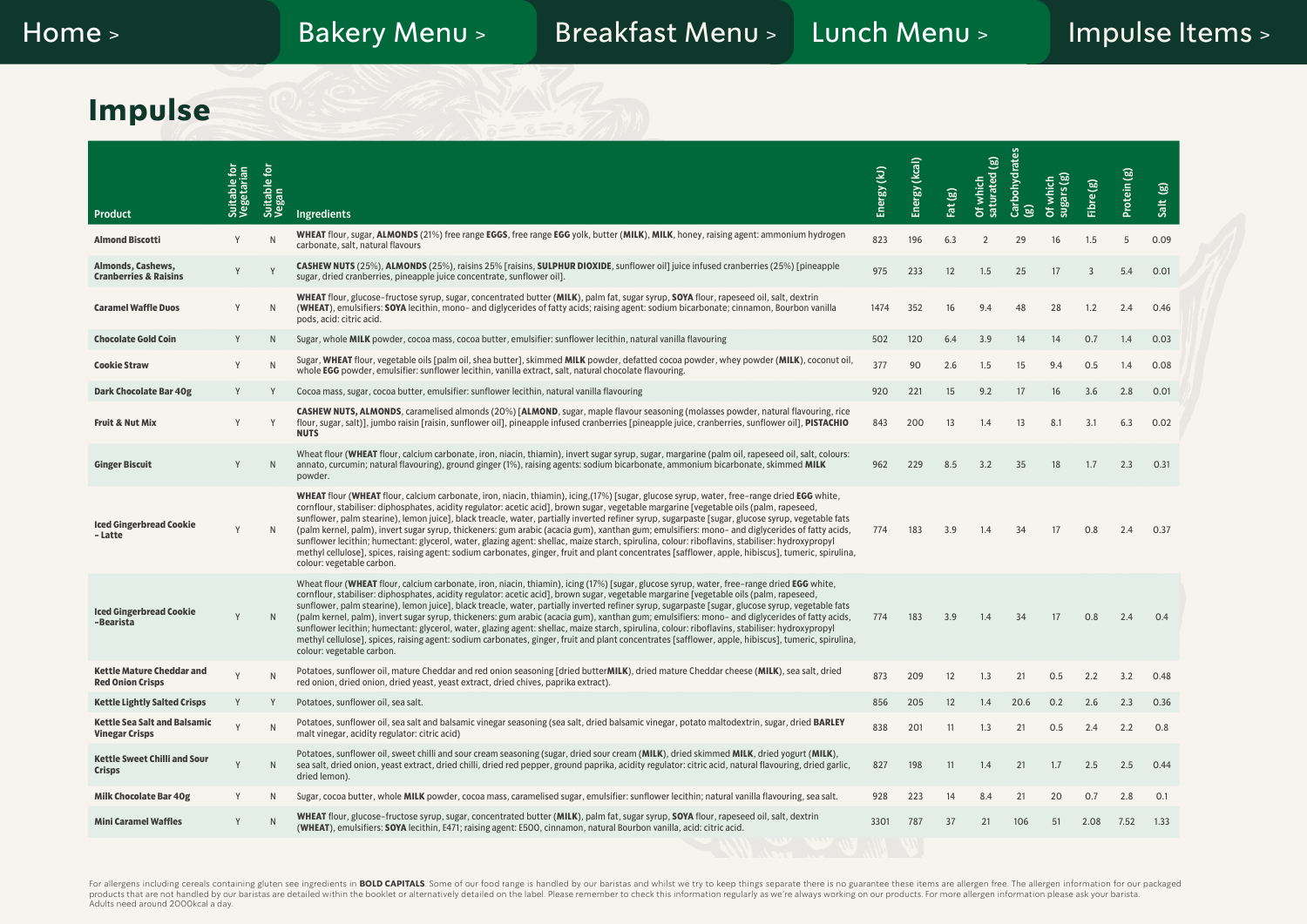# **Impulse**

| Product                                                                                 | Suitable for<br>Vegetarian | Suitable for<br>Vegan | Ingredients                                                                                                                                                                                                                                                                                                                                                                                                                                                                                                                                                                                                                                                                                                                                                                                                                                                                                                                                                                                                                                                                                                                                                                                                                                                                                                                                                                                                                                                                                                     | Energy (kJ) | Energy (kcal) | Fat(g) | saturated (g)<br>Of which | Carbohydrates<br>මු |      | $\mathbf{\widehat{g}}$<br>Fibre | Protein (g) | මූ<br>Salt |
|-----------------------------------------------------------------------------------------|----------------------------|-----------------------|-----------------------------------------------------------------------------------------------------------------------------------------------------------------------------------------------------------------------------------------------------------------------------------------------------------------------------------------------------------------------------------------------------------------------------------------------------------------------------------------------------------------------------------------------------------------------------------------------------------------------------------------------------------------------------------------------------------------------------------------------------------------------------------------------------------------------------------------------------------------------------------------------------------------------------------------------------------------------------------------------------------------------------------------------------------------------------------------------------------------------------------------------------------------------------------------------------------------------------------------------------------------------------------------------------------------------------------------------------------------------------------------------------------------------------------------------------------------------------------------------------------------|-------------|---------------|--------|---------------------------|---------------------|------|---------------------------------|-------------|------------|
| <b>Peanut Butter Cups</b>                                                               |                            |                       | Dark Chocolate (53%) [cocoa mass, sugar, cocoa butter, reduced fat cocoa powder, emulsifier: SOYA lecithin, natural vanilla flavouring,<br>PEANUT paste (39%), vegetable fat [shea oil, coconut oil], agave syrup, sea salt. Dark Chocolate contains cocoa solids 62% minimum.                                                                                                                                                                                                                                                                                                                                                                                                                                                                                                                                                                                                                                                                                                                                                                                                                                                                                                                                                                                                                                                                                                                                                                                                                                  | 813         | 196           | 15     | 7.1                       | 9.2                 | 7.5  | 2.5                             | 4.8         | 0.1        |
| <b>Peanut &amp; Cashew Bar</b>                                                          |                            | N                     | PEANUT (26%), CASHEW nuts (12%), dried apricots (10%), OATS, golden syrup, oligofructose syrup, sunflower seeds, vegetable (palm,<br>rapeseed), glucose syurp, raw cane sugar, SOYA protein crunchies (SOYA, tapioca starch, salt), freeze dried cranberries (2%), natural<br>flavouring, rice flour, salt                                                                                                                                                                                                                                                                                                                                                                                                                                                                                                                                                                                                                                                                                                                                                                                                                                                                                                                                                                                                                                                                                                                                                                                                      | 875         | 209           | 12.4   | 2.9                       | 16.2                | 10.3 | 3.7                             | 7.1         | 0.15       |
| <b>Roasted &amp; Salted Mixed Nuts</b>                                                  | Y                          |                       | Roasted salted almonds [Roasted ALMONDS, salt], roasted CASHEWS, roasted salted peanuts [roasted PEANUTS, salt], HAZELNUTS                                                                                                                                                                                                                                                                                                                                                                                                                                                                                                                                                                                                                                                                                                                                                                                                                                                                                                                                                                                                                                                                                                                                                                                                                                                                                                                                                                                      | 940         | 227           | 18     | 1.6                       | 7.7                 | 1.6  | 2.2                             | 7.4         | 0.18       |
| <b>Shortbread Biscuits</b>                                                              |                            | N                     | Wheat flour (WHEAT flour, calcium carbonate, iron, niacin, thiamin), salted butter (37%) [butter (MILK), salt], sugar, cane molasses.                                                                                                                                                                                                                                                                                                                                                                                                                                                                                                                                                                                                                                                                                                                                                                                                                                                                                                                                                                                                                                                                                                                                                                                                                                                                                                                                                                           | 1130        | 271           | 16     | 10 <sup>10</sup>          | 29                  | 9.5  |                                 | 2.7         | 0.36       |
| <b>Smoked Almonds</b>                                                                   |                            |                       | ALMONDS (92%), PEANUTS Oil, seasoning (dextrose, salt, sugar, WHEAT flour, yeast extract, smoke flavouring, caramelised sugar, onion<br>powder, citric acid (E330), paprika extract).                                                                                                                                                                                                                                                                                                                                                                                                                                                                                                                                                                                                                                                                                                                                                                                                                                                                                                                                                                                                                                                                                                                                                                                                                                                                                                                           | 1260        | 305           | 26     | 2.2                       | 3.5                 | 2.7  | 5                               | 13          | 0.1        |
| Starbucks <sup>®</sup> Bearista<br><b>Gingerbread Cookie</b>                            |                            | N                     | Wheat flour (WHEAT flour, calcium carbonate, iron, niacin, thiamin), sugar, invert sugar syrup, black treacle, vegetable oils (palm, sunflower,<br>rapeseed); spices, glucose syrup, raising agent: sodium carbonates, palm stearin, colours: vegetable carbon, curcumin; dried free range EGG<br>white, plant concentrate: safflower, spirulina concentrate, cornflour, lemon juice from concentrate, stabiliser: disodium diphosphate, acidity<br>regulator: acetic acid.                                                                                                                                                                                                                                                                                                                                                                                                                                                                                                                                                                                                                                                                                                                                                                                                                                                                                                                                                                                                                                     | 798         | 182           | 3.7    | 1.6                       | 34                  | 14   |                                 | 2.7         | 0.35       |
| <b>Trio of Favourites -</b><br><b>Chocolate Caramel</b><br>Shortbread-                  |                            |                       | Salted butter [butter (MILK), salt], white chocolate (13%) [sugar, cocoa butter, whole MILK powder, emulsifier: SOYA lecithin, vanilla extract],<br>sugar, fortified wheat flour (WHEAT flour, calcium carbonate, iron, niacin, thiamin), pasteurised free range EGG, milk chocolate (9%) [sugar,                                                                                                                                                                                                                                                                                                                                                                                                                                                                                                                                                                                                                                                                                                                                                                                                                                                                                                                                                                                                                                                                                                                                                                                                               | 1122        | 269           | 16     | 9                         | 28                  | 16   | 0.6                             | 2.9         | 0.3        |
| <b>Trio of Favourites -</b><br><b>Cookies &amp; Cream Brownie</b>                       |                            |                       | cocoa butter, whole MILK powder, cocoa mass, emulsifier: SOYA lecithin, vanilla extract], dark chocolate (5%) [sugar, cocoa mass, cocoa butter,<br>fat reduced cocoa powder, emulsifier: SOYA lecithin, vanilla extract], sweetened condensed milk (MILK, sugar), raspberry jam (3%) [glucose<br>fructose syrup, raspberry puree, sugar, raspberries, gelling agent: pectin, acidity regulators: citric acid, sodium citrate; colour: anthocyanins,<br>natural raspberry flavouring], vegetable margarine [vegetable oils (palm, rapeseed), salt, emulsifier: mono- and diglycerides of fatty acids,<br>natural flavouring, colours: annatto bixin, curcumin], ground ALMONDS, partially inverted refiners syrup, mini cookies (1%) [WHEAT flour, sugar,<br>palm oil, rapeseed oil, fat reduced cocoa powder, WHEAT starch, glucose fructose syrup, salt, raising agents: potassium carbonates, sodium<br>carbonates, ammonium carbonates; emulsifiers: SOYA lecithin, sunflower lecithin; vanilla flavouring], full fat soft cheese (MILK), palm oil, icing<br>sugar, soft light brown sugar, raspberries (1%), cornflour, whey powder (MILK), natural vanilla flavouring, cocoa butter, cocoa powder, cocoa<br>mass, double cream (MILK), rapeseed oil, freeze dried raspberry pieces, raising agents: diphopshates, potassium carbonates; fat reduced cocoa<br>powder, salt, preservative: potassium sorbate, gelling agent: xanthan gum, emulsifiers: SOYA lecithin, mono- and diglycerides of fatty acids. | 1225        | 294           | 18     | 10                        | 28                  | 21   | 1.6                             | 4.1         | 0.36       |
| <b>Trio of Favourites -</b><br><b>Raspberry &amp; White</b><br><b>Chocolate Blondie</b> |                            | N                     |                                                                                                                                                                                                                                                                                                                                                                                                                                                                                                                                                                                                                                                                                                                                                                                                                                                                                                                                                                                                                                                                                                                                                                                                                                                                                                                                                                                                                                                                                                                 | 1089        | 261           | 14     | 8.6                       | 30                  | 23   | 1.9                             | 2.7         | 0.26       |
| <b>Trio of Favourites -</b><br><b>Average Value</b>                                     |                            |                       |                                                                                                                                                                                                                                                                                                                                                                                                                                                                                                                                                                                                                                                                                                                                                                                                                                                                                                                                                                                                                                                                                                                                                                                                                                                                                                                                                                                                                                                                                                                 | 1145        | 275           | 16     | 9.2                       | 29                  | 20   |                                 | 3.2         | 0.31       |